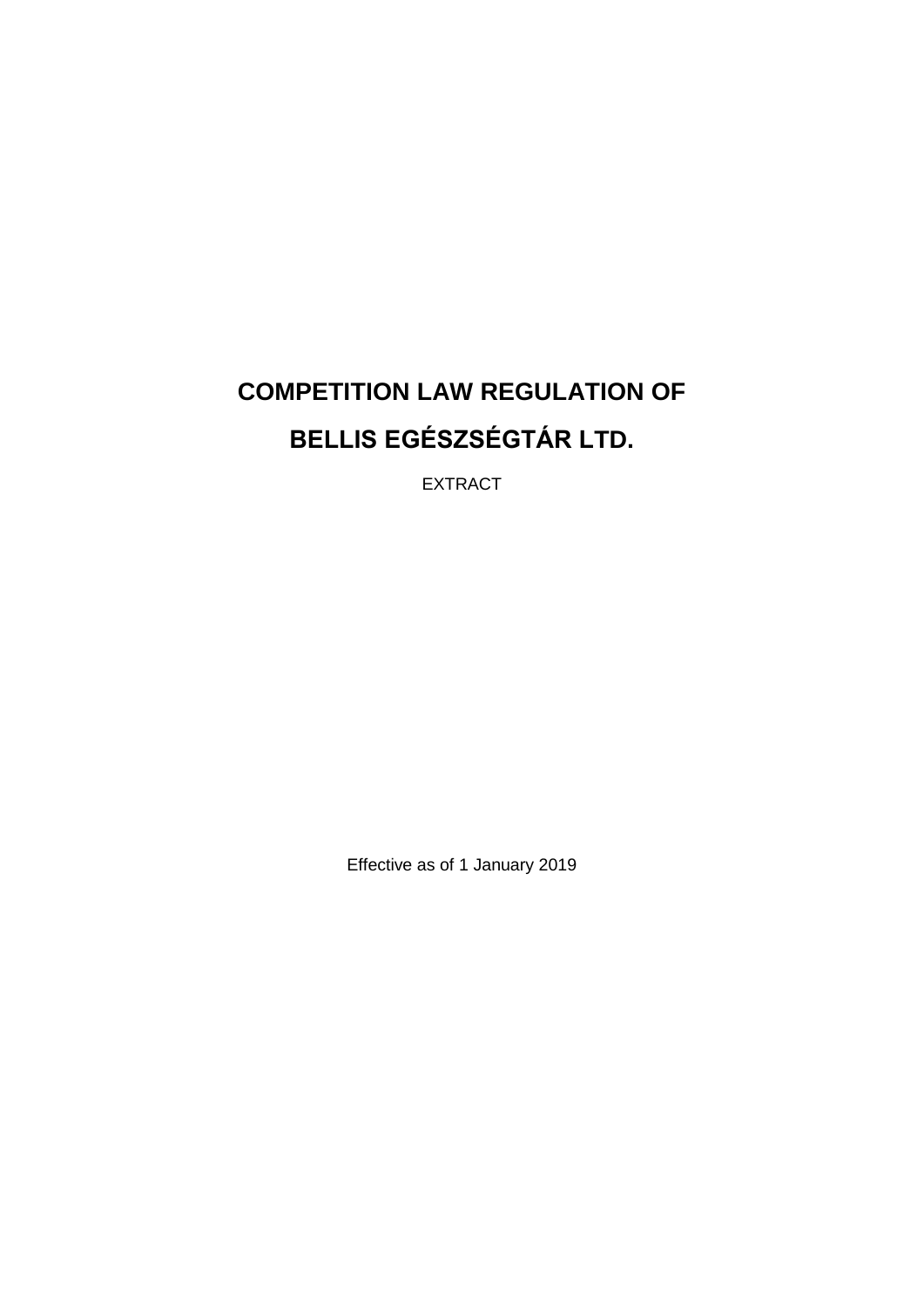#### **I. Preamble**

- 1. The aim of this Regulation is to draw the attention of the managers, employees, agents and other contributors of Bellis Egészségtár Ltd. as a member of the Hungaropharma group of companies to the importance of competition rules as well as to provide guidance as to the direction of compliance with those rules and to serve as a starting point for encouraging the managers and staff members in the course of their daily decision-making and daily works.
- 2. The detailed version of the Regulation is for internal use only in order to achieve the objectives set out in paragraph 1.
- 3. This version is for external use and is publicly available in an easily accessible form on the website of Bellis Egészségtár Ltd. to the trading parties and third parties.

# **II. SCOPE OF THE REGULATION**

- 1. All managers, employees and other contributors employed or commissioned by Bellis Egészségtár Ltd. are obliged to familiarise and comply with this Regulation.
- 2. This Regulation includes the competition facts covered by the Hungarian and EU competition law, setting out general and, for certain cases, specific provisions. The Regulation highlights the procedural rights of the competition authority and the expected conducts pertaining thereto.
- 3. This Regulation shall apply as of the first working day after its publication. The rules are subject to regular revision from time to time.

#### **III. GENERAL ACTIONS TO BE DONE**

- 1. The managers, staff members, agents and other contributors of Bellis Egészségtár Ltd. are obliged to act as follows:
- a) To know the competition facts and their main characteristics in order to recognise them in the shortest possible time.
- b) To know the risky areas and behaviours that can be identified by the application of the rules and the recognisably characteristics of the infringement of competition law.
- c) To pay continuous attention to the possibility of the occurrence of risks concerning competition law, including the possible risks which ban be identified in connection with starting a new business.
- d) To be aware and to recognise the situations bearing the risk of an infringement.
- e) To immediately report the occurring and/or identified competition law infringement to the superior or contact person.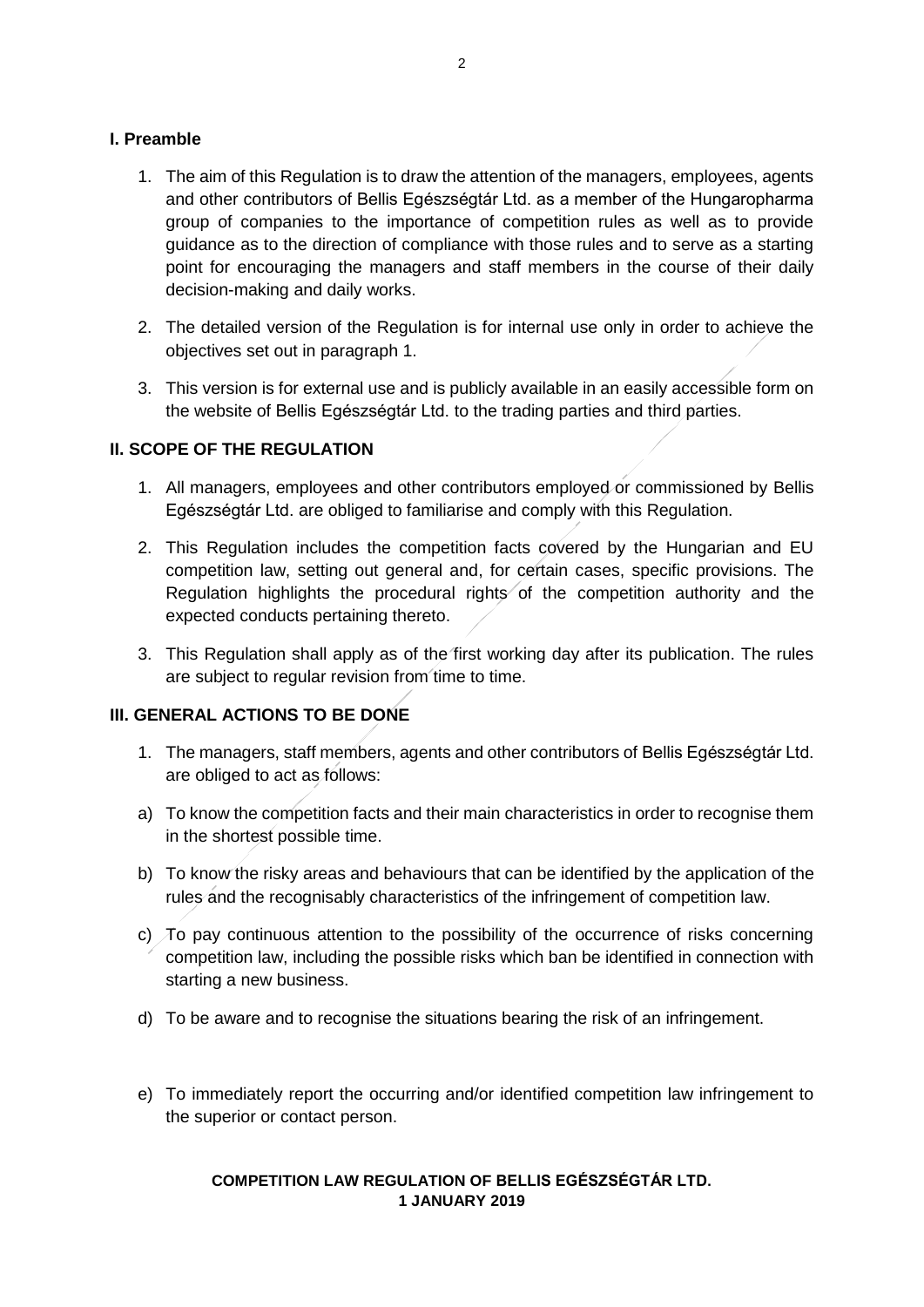- g) To adjust the future behaviours to the terms of the response.
- h) To subsequently analyse and evaluate the situations, giving priority to the business actions.

# **IV. DEFINITIONS**

- a) Competition Act: Act LVII of 1996 on the Prohibition of Unfair and Restrictive Market Practices, which contains Hungarian competition law rules, including material and procedures rules as well (abbreviation of the Act: "Tpvt.")
- b) Hungarian legal regulations: in addition to the Competition Act, there are further acts which set forth special provisions of competition law concerning certain markets, and government decrees which contain the set of conditions of block exemption which, if satisfied, provides exemption from the prohibition to certain agreements; and the group covering all these are defined by this definition.
- c) Legal practice: the decisions adopted by the competition authority and by the courts in certain cases of competition supervision which, by containing material findings with regard to competition law provide assistance to the interpretation of the law and to the modification of legal practices.
- d) EU Regulations: Article 101 and Article 102 of the Treaty on the Functioning of the European Union (TFEU), the former specifying the rules on the prohibition of agreements restricting competition while the latter specifying the basic rules on the prohibition of abuse of a dominant position.
- e) EU secondary legislation: in addition to the Articles of TFEU, there are further secondary legislation adopted by EU bodies that contain material and procedural rules (one of the most important regulations is Regulation (EC) No. 1/2003 on the on the implementation of the rules on competition laid down in Articles 81 and 82 of the Treaty.<sup>1</sup>
- f) GVH: Hungarian Competition Authority, the authority established to enforce competition rules, including the rules relating to consumer protection in competition law; the Hungarian competition authority.
- g) Case handler: an employee of the GVH who contributes in revealing the fact of the case in the first phase of the competition supervision proceeding and who carries out interviews and participate in the scene inspection, etc.
- h) Competition Council: the decision-making body of the GVH.
- i) Competition supervision proceeding: a special public administration proceeding pursued by the competition authority; during the first phase the facts of the case are revealed and evidencing is taken place (inspection phase), and in the second phase (decision-making) the decision against the undertakings/other market participants subjected to the proceeding is given in a public administration decision.

**<sup>.</sup>** 1 The competition law "facts" were specified under Article 81 and 82 in the Treaty of Rome. The TFEU entailed renumbering: Articles 101 and 102 are identical of substance with mentioned articles of the Treaty of Rome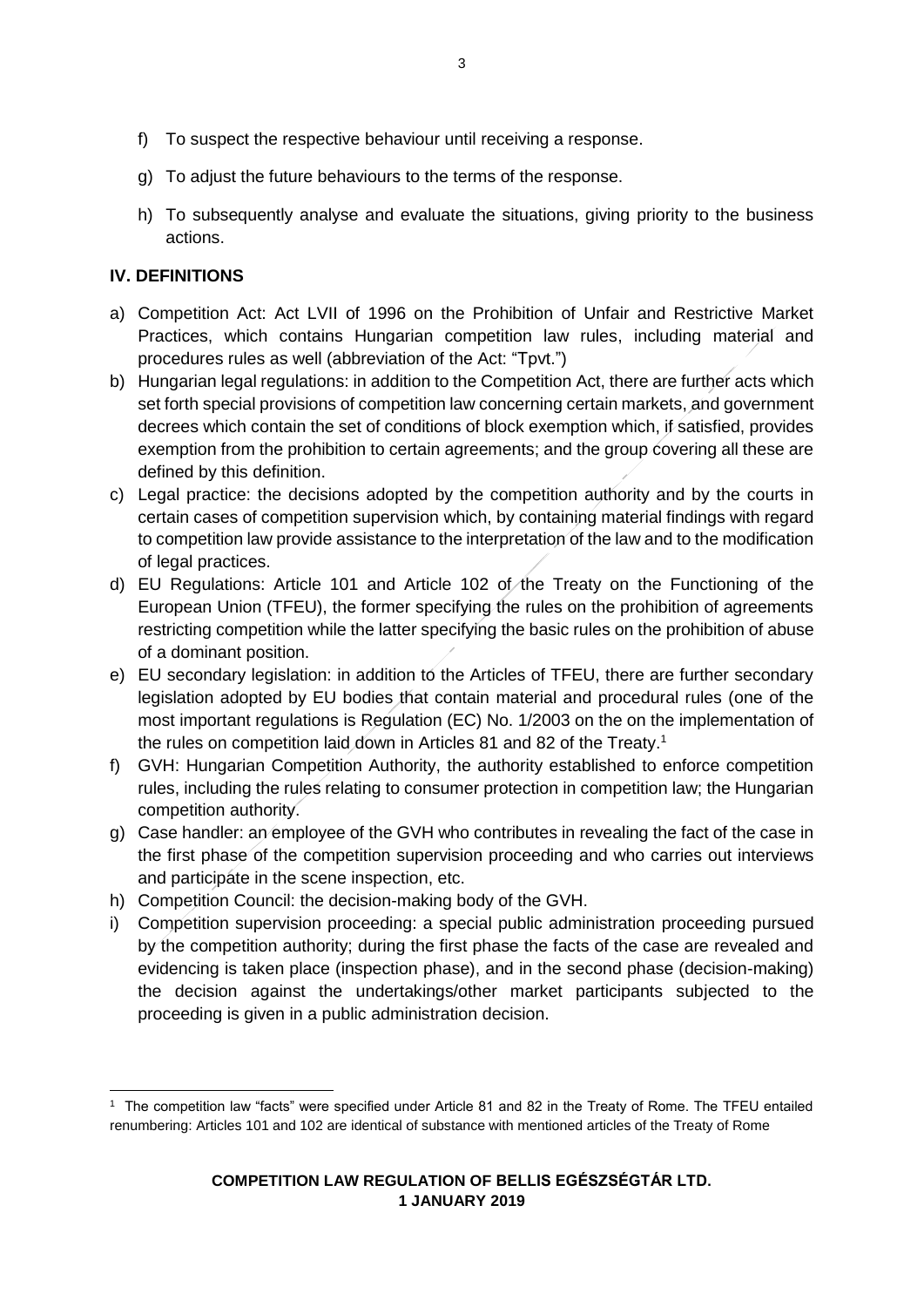- j) DG Competition of the Commission of the European Communities: the EU authority established to enforce EU competition legislation (the equivalent of the GVH in the EU, EU competition authority).
- k) Cartel: a narrow group of agreement restricting competition, consisting of horizontal agreements concluded by and between competitor undertakings.
- l) Mergers: concentration of corporation and of parts of corporations, corporation transaction
- m) Onsite inspection without prior notice or dawn (unexpected) raid: a procedural right of the competition authority to be exercised by the authority in the course of an investigation for a suspected behaviour that violates the prohibition of agreements restricting competition or to be exercised upon a notification of concentration. In this case onsite inspection without a prior notice is the first procedural measure in the first phase of the competition supervision proceeding. In the course thereof, the case handler of the GVH as the representative of the authority appearing at the undertaking is entitled to inspect files, to make copies, including electronic records, and is entitled to enter and search the premises and to hear the witnesses and to take their statements.
- n) GVH decision/decisions of the Competition Council: public administration decisions containing the decision adopted by the GVH in the respective proceeding. The decisions are available to the public and can be found, in addition to many other documents and information materials, on the website of GVH: [www.gvh.hu.](http://www.gvh.hu/) Legal remedy against the GVH decisions is available.

# **V. COMPETITION LAW FACTS**

The basic rules of competition law are specified in the Hungarian Competition Act and the TFEU which must be complied with by all participants.

#### **1) Agreements**

1.1. The starting point of the regulation is that agreements between competitors aiming to eliminate all risks of competition or to reduce such risks or to have such effects are prohibited on the ground of the presumption that the market participants shall not know of the strategic consideration and decisions of other participants and shall adopt their own strategies and decisions alone, independently of others.

1.2. This behaviour can be realised by two or more undertakings that are independent of each other, therefore agreements made between the members of corporate groups which can be deemed as a single economic entity are not considered to restrict competition (thus a parent company and its subsidiary, a principal and its agent do not fall under this prohibition).

1.3. The managers, employees, agents and contributors of Bellis Egészségtár Ltd. are obliged to avoid all risky situations threatening with the possibility of an agreement restricting competition.

#### A) The most representative cases of the violation of the prohibition of restricting competition

#### *a) Price maintenance*

How to avoid falling under suspicion.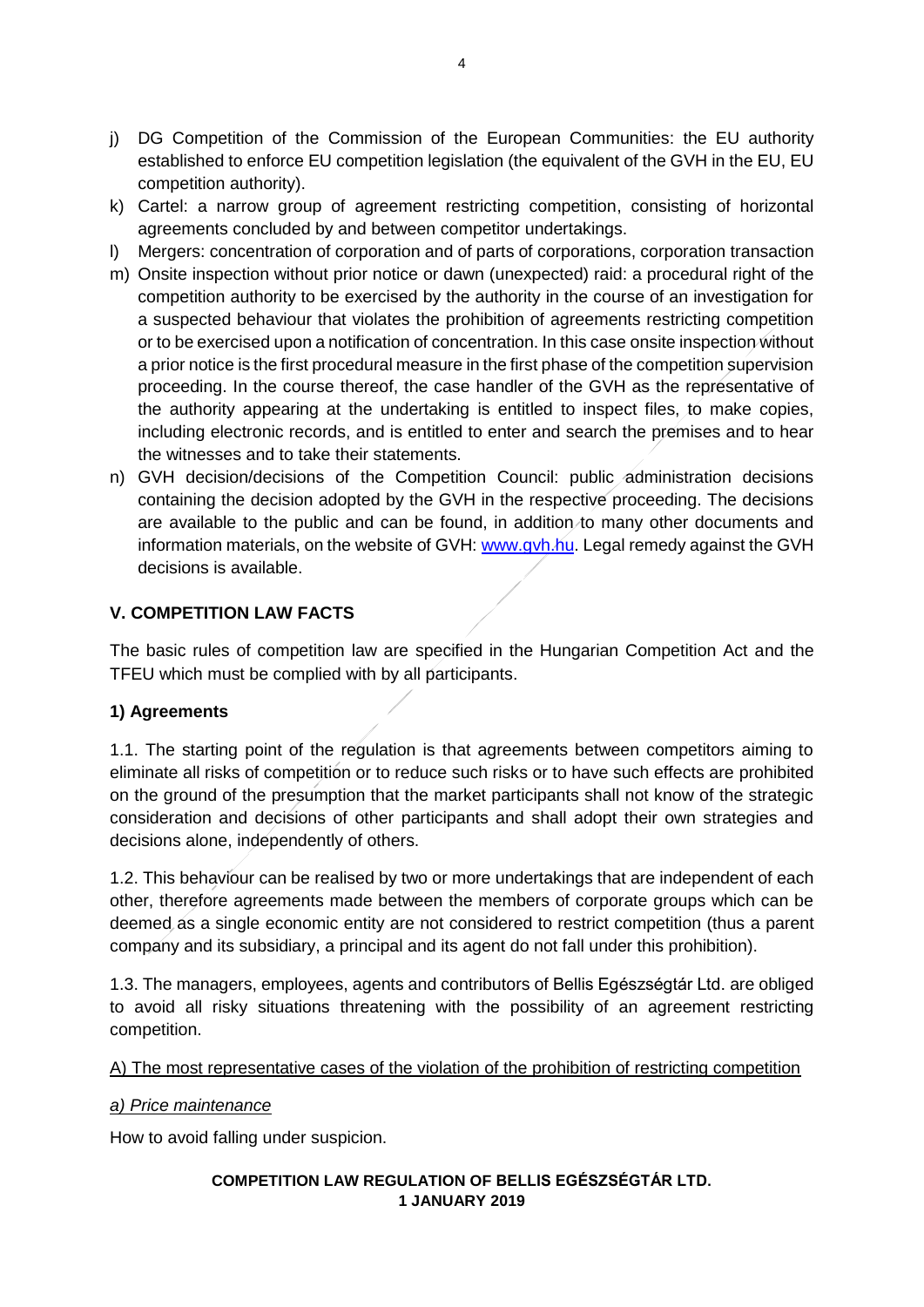- 1. The decision on prices and on establishing prices shall be made alone, independently of others.
- 2. The process for establishing prices shall be an internal and independent business decision in which the information and data publicly available to Bellis Egészségtár Ltd. may be taken into account, inter alia, the data published by the competitors upon their independent decisions. However, it is preferable not to search or consult such information and data. These pieces of information must not be obtained either directly from the respective competitors via requests to them or indirectly by observing the decision of the competitors.
- 3. It is possible that certain circumstances have the same effect on the pricing strategies of market participants, however, such strategies must be independent of the others. It is not possible to harmonise these decisions or to consult in this regard.
- 4. It is forbidden to engage in consultation or to conclude any agreement with the competitors and, accordingly, with their employees concerning the fixing of prices or the mechanism for establishing prices, including price discounts, price changes or the methods used for fixing prices.
- 5. It is forbidden to take part in negotiations attended by the competitors (including technical works carried out in the framework of technical associations) in which the recommended prices or price elements, strategies for fixing prices (e.g. price discounts or promotions) are discussed.
- 6. It is forbidden to agree on the exchange of information related to prices or on recommended prices with competitors or technical associations.
- 7. It is forbidden to notify the competitors in advance of the price changes.

#### b) *Allocation of markets*

How to avoid falling under suspicion.

- 1. Possible situations that may result in the allocation of markets must be identified and, on the one hand, future negotiations must be suspended, and on the other hand, the conclusion of any agreement that might result in the allocation of markets must be avoided.
- $2\ell$  In every case where there could be a risk that such an agreement is under preparation, a preliminary consultation in accordance with the internal rules of procedure must be carried out in order to ascertain of the compliance of the agreement to be concluded with competition law provisions since agreements aiming to allocate the market in any way (product scope, period or geographical area) or to exclude a certain group of costumers from the provision of certain products or services are invalid. Even if no competition supervision proceeding sanction is applied, the respective contract provision in breach of the law is null and void pursuant to civil law rules.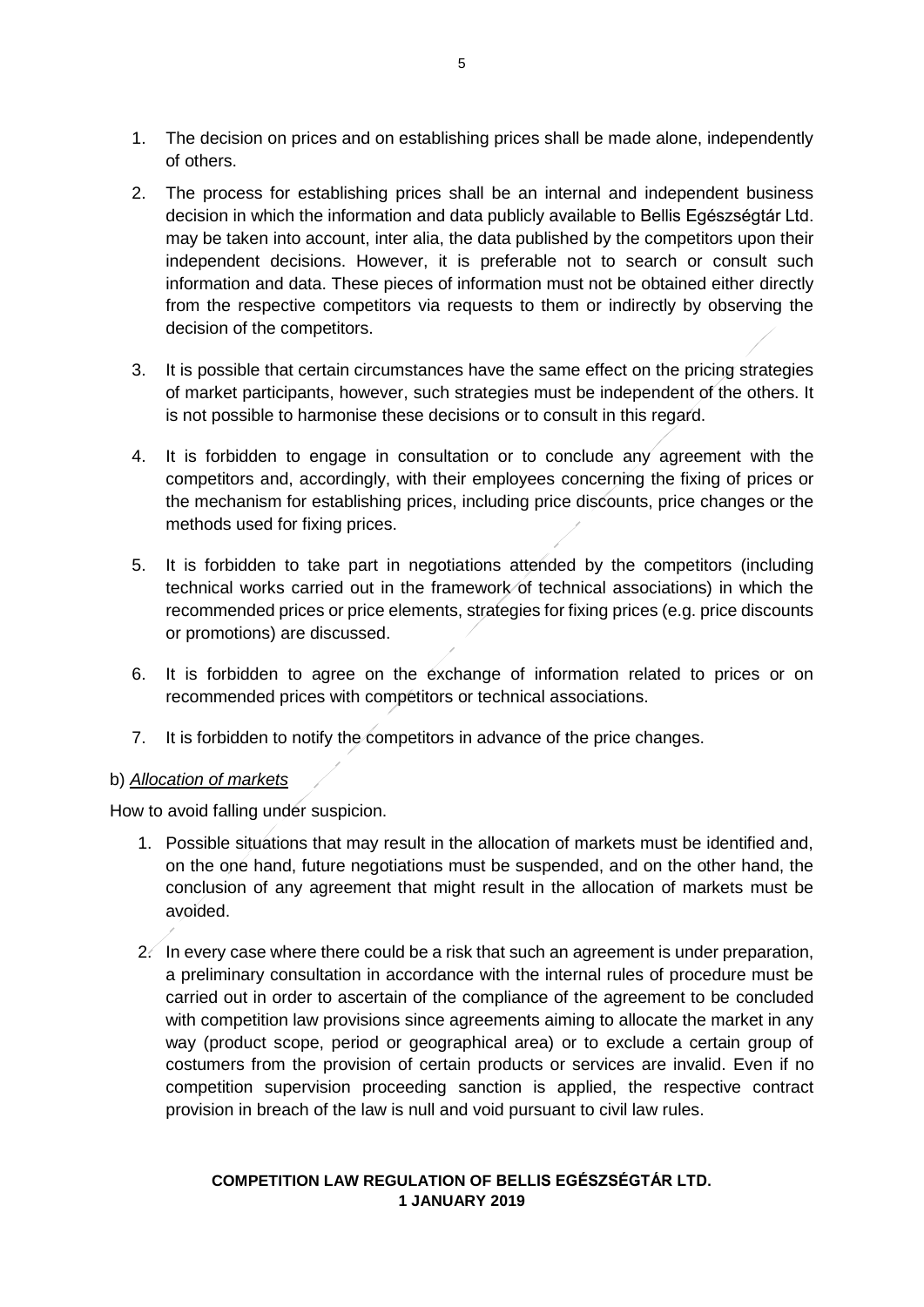# c) *Collusion between competitors in connection with tenders/public procurement proceedings*

How to avoid falling under suspicion.

- 1. The decisions on tender must be made irrespective of the competitors. The bid shall be compiled and prepared by Bellis Egészségtár Ltd. itself or by its independent agent/expert.
- 2. Should Bellis Egészségtár Ltd. wish to participate as part of a consortium in a tender, the decision thereon must be subject to careful consideration to establish whether such decision is economically justifiable. If so, cooperation with others in the consortium and the exchange of information must be reduced to a minimum and shall apply to a single procedure, furthermore, a preliminary consultation shall in every case be carried out to establish whether the set up of the consortium is considered to restrict competition.
- 3. It is forbidden to inform in advance the competitors or the trade association of the decision of Bellis Egészségtár Ltd. to submit its tender or not. In addition it is also forbidden to share any information about the performance or non-performance of the tender either via the expert of the contracting authority or via the corporate or political decision-makers concerned.
- 4. It is forbidden to discuss the intended content of the application to be submitted with the competitors, including those otherwise engaged in a contractual relationship with Bellis Egészségtár Ltd.
- 5. It is forbidden to conclude any agreements or to act in concert with others if it may result in the preliminary allocation of tenders between those involved. The preliminary allocation of tenders means for example that it is decided which market participant is to submit a valid/invalid application to the tender or is to submit the most favourable/or least favourable application or is to contribute to another undertaking in certain tenders.

#### d) *Exchange of information*

How to avoid falling under suspicion.

- 1. When exchanging data or information, special attention must be paid to the nature of the data exchange, to the frequency of the data exchange and to that who and how have access to the data. In case of doubt, a consultation in accordance with the internal rules must be held. However, the fact that the respective information is available from other sources as well does not exclude the unlawfulness of the information exchange per se.
- 2. In case of questions arising in connection with the exchange of sensitive business information (e.g. marketing information, data on price evolution, information on market shares, information on investments), a consultation in accordance with the internal rules must be held for reviewing the nature of the information to be shared.

#### e) *Participation on trade associations and organisations*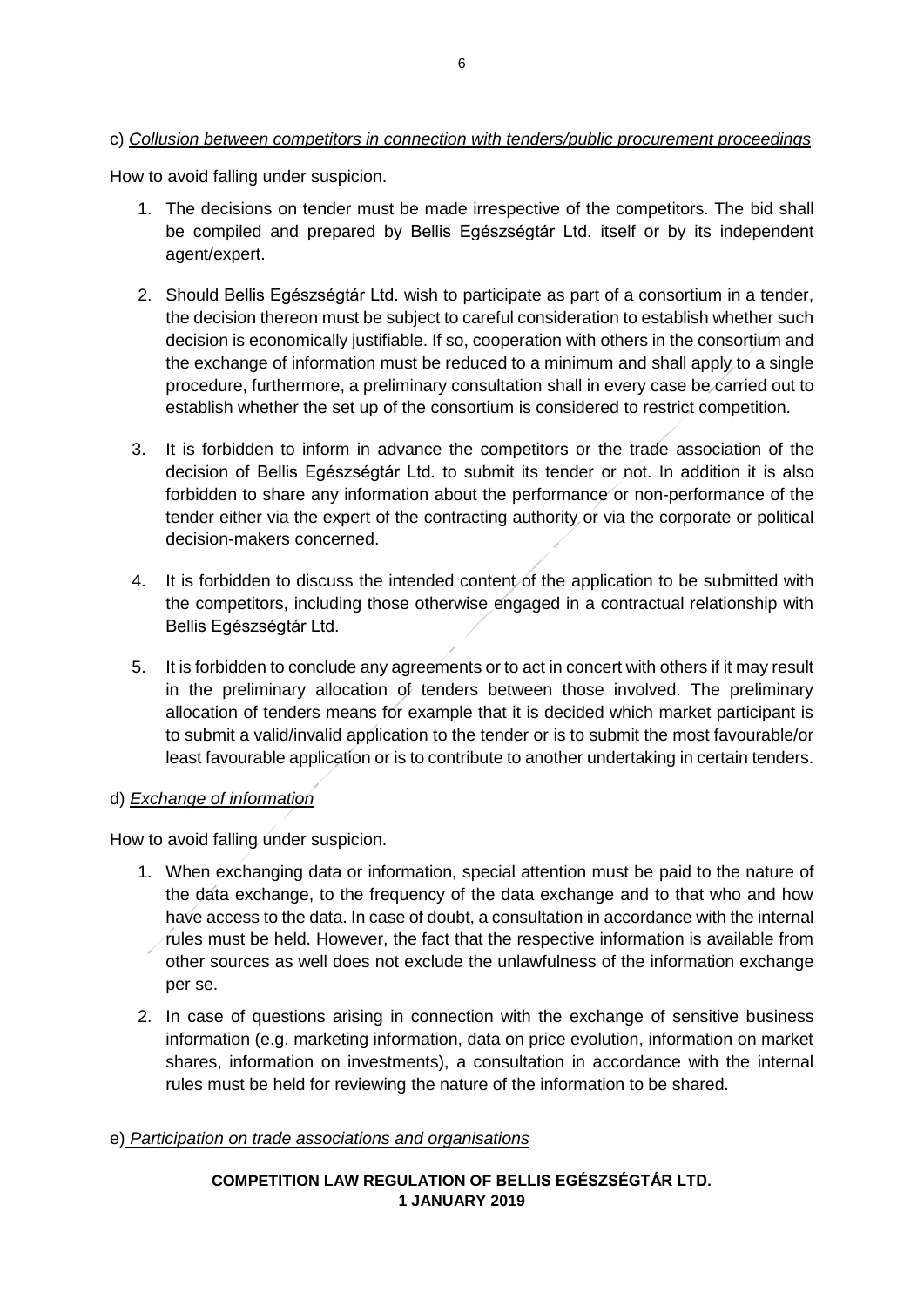How to avoid falling under suspicion.

- 1. When participating in trade and/or professional associations, competition law provisions must be taken into account since technical associations provide for a platform for competitors to meet.
- 2. Depending on the circumstances of the certain case, an agreement concluded by the professional association may be deemed approved by Bellis Egészségtár Ltd. even if the member did not sign it itself, but it neither objected expressively to the conclusion of the agreement. For the clarity of competition legal facts, the negotiations must be recorded in writing in all cases. If a person acting on behalf of Bellis Egészségtár Ltd. objects to the conclusion of the agreement, they shall request that their opposing opinion be recorded in the minutes and then shall leave the negotiation. *Inter alia*, the accuracy of the minutes of the negotiations must always be verified.
- 3. Should the other participants of the negotiation engage in the discussion of matters other than those subject to the negotiation (e.g. prices, market strategies, etc.), the presiding member shall be requested to interrupt the negotiations and the participants shall be reminded of competition law rules. Should the discussion of the matters above continue, the negotiations shall be left and it shall be recorded in the minutes.
- 4. Undertakings that have no connection with the professional association shall not be forced to join the association in order to be able to enter the market. The rules on becoming a member shall be subject to objective conditions which, however, may be subject to the fulfilment of certain requirements. Requirements for membership requests are unlawful as long as it makes difficult for certain undertaking to became a member of the association.

*The managers, employees, agents and contributors of Bellis Egészségtár Ltd. are obliged to familiarise and comply with the rules above and to refrain from behaviours and acts which infringe these competition law rules and the pertaining internal regulations.* 

#### **2) Abuse of a dominant position**

2.1. In the present competition law regulation system this prohibition means that an undertaking of dominant position must not abuse its dominant position in its market conduct. It follows on the one hand that it is not unlawful for a market participant to be in a dominant position. On the other hand, it shall be emphasised that such undertakings must pay special attention to their market operations. The authorities also pay particular attention to the market operations of these companies.

2.2. The legal regulation reads as follows: "A dominant position shall be deemed to be held on the relevant market by entities who are able to pursue their economic activities to a large extent independently of other market participants without the need to substantively take into account the market reactions of their suppliers, competitors, customers and other trading parties when deciding their market conduct."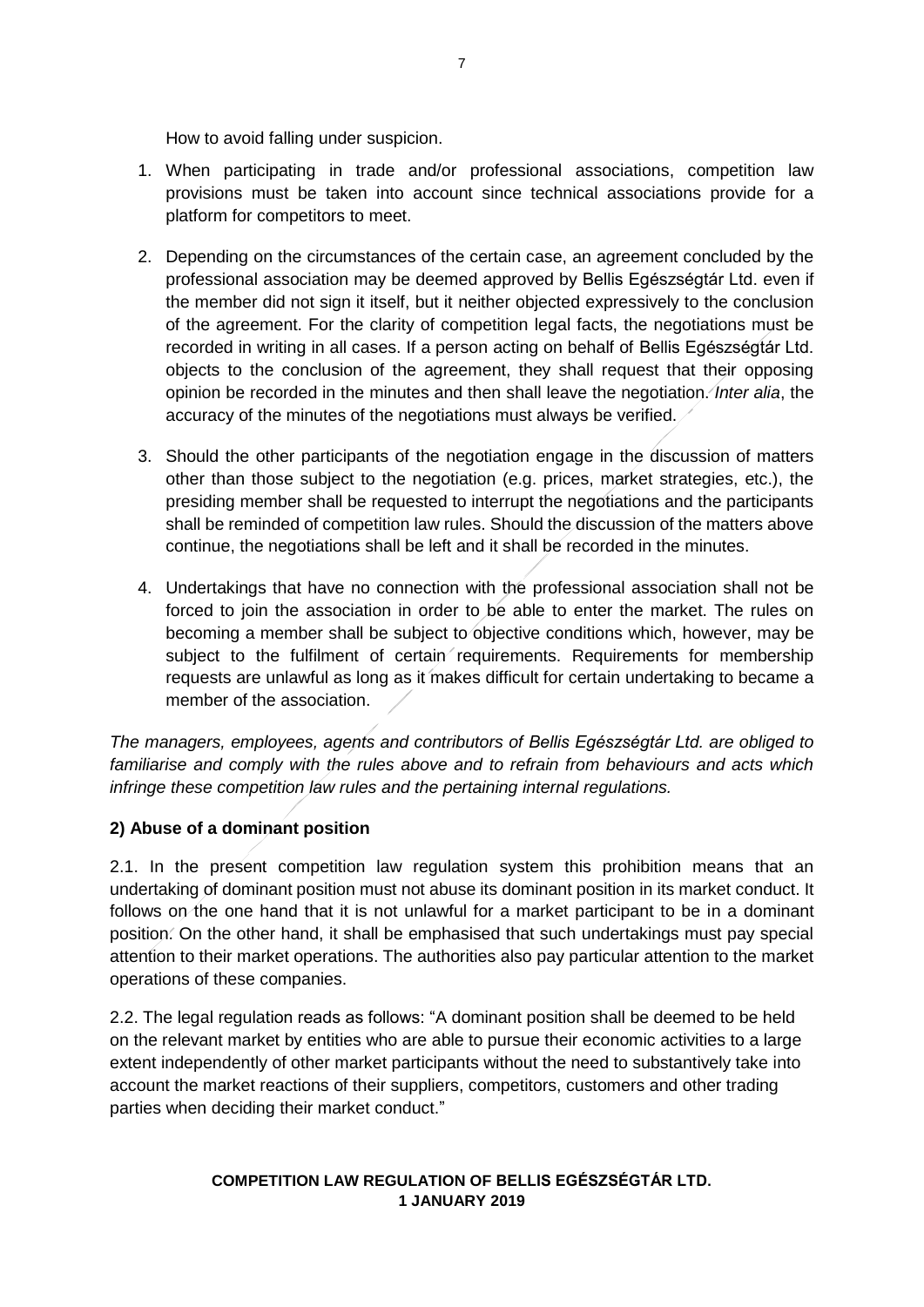2.3. It is prohibited

*"a)* to set unfair purchase or selling prices or to stipulate in any other manner unjustified advantages or to force another party to accept disadvantageous conditions in business relations, including the application of standard contractual terms;

*b)* to limit production, distribution or technical developments to the prejudice of final trading parties;

*c)* to refuse, without justification, to create or maintain business relations appropriate for the type of transaction in question;

*d)* to influence the economic decisions of another party in order to gain unjustified advantages; *e)* to withdraw, without justification, goods from circulation or withhold them from trade prior to a price increase or with the purpose of causing a price increase or in any other manner which is likely to produce unjustified advantages or to cause competitive disadvantages; *f)* to make the supply or acceptance of goods subject to the supply or acceptance of other goods, furthermore to make the conclusion of contracts subject to the acceptance of obligations which, by their nature or according to commercial usage, are unrelated to the subject matter of such contracts;

*g)* in the case of transactions which are equivalent in terms of their value or character, to discriminate, without justification, against trading parties including in relation to the application of prices, periods of payment, discriminatory selling or purchase terms or

methods, thereby placing certain trading parties at a competitive disadvantage;

*h*) to set extremely low (predatory) prices which are not based on greater efficiency in comparison with

that of competitors and which are likely to drive out competitors from the relevant market or to hinder their market entry;

*i)* to hinder, without justification, market entry in any other manner; or

*j)* to create, without justification, disadvantageous market conditions for competitors or to influence their economic decisions in order to obtain unjustified advantages."

How to avoid falling under suspicion.

- 1. The fact of a dominant position is required to be under continuous monitoring given that the completion law assessment of market participants cannot be permanent due to changes in market mechanisms. The obligation to pay special attention and the increased responsibility falls on the undertakings of dominant position. For ensuring that the market position of Bellis Egészségtár Ltd. as a member of the Hungaropharma group of companies is correctly assessed, the role of the company in the market in terms of competition law must constantly born in mind.
- 2. Due to its market role in certain market segments, Bellis Egészségtár Ltd. as a member of the Hungaropharma group of companies must pay particular attention to its business decisions affecting its market conduct and determining its business decisions.

*The managers, employees, agents and contributors of Bellis Egészségtár Ltd. are obliged to familiarise and comply with the rules above and to refrain from behaviours and acts which infringe these competition law rules and in case of employees the pertaining internal*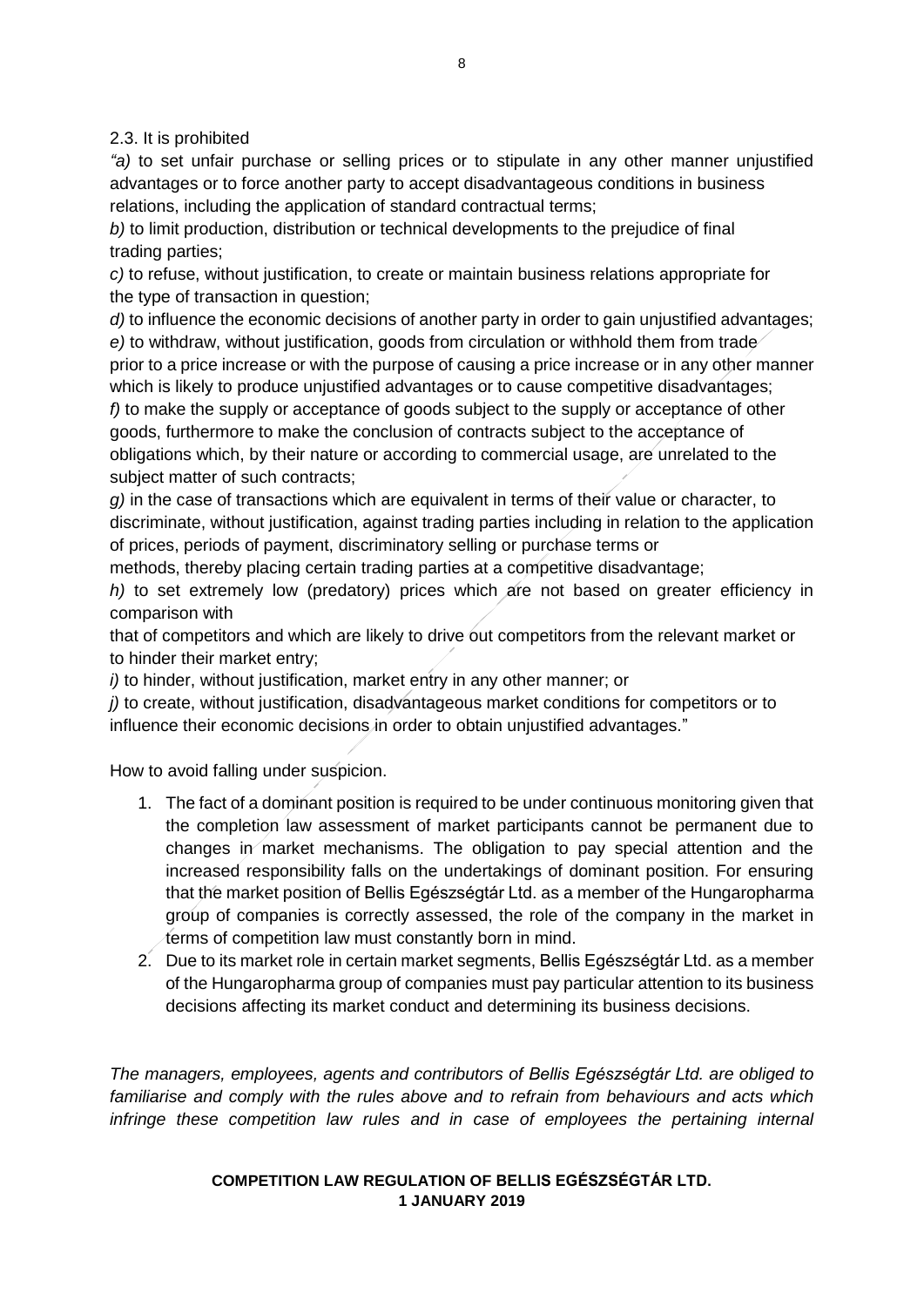*regulations. In this context they are obliged to adopt and/or prepare business decision which takes into consideration the competition law classification of and competition law aspects of the market position of Bellis Egészségtár Ltd.*

# **3) Concentration**

3.1. According to wording of the legal regulation a concentration of undertakings shall be deemed to arise where two or more previously independent undertakings merge or an undertaking is absorbed by another undertaking or a part of an undertaking becomes part of another undertaking which is independent of the first one; or a sole undertaking acquires, or more than one undertaking jointly acquire direct or indirect control over an undertaking which is independent of it or them, or over more than one other undertaking which are independent of it or them but not of each other; or more than one independent undertaking jointly create an undertaking controlled by them which is able to perform on a lasting basis all the functions of an independent undertaking (joint venture).

3.2. The legal regulation stipulates an obligation of notification for the undertakings/groups of undertakings if certain conditions are met. One of the highlighted conditions for the transactions of undertakings as set out in the competition law is the existence of a double ceiling referring to the size of the company. With this, the regulation introduces the first filter for the transaction to be examined. With regard to these ceilings, the aggregate net turnover of all the groups of undertakings concerned and the undertakings jointly controlled by undertakings that are members of the groups of undertakings concerned and by other undertakings shall exceed the amount of fifteen billion forints in the preceding business year. This condition shall be deemed met in the case of Bellis Egészségtár Ltd. as a member of the Hungaropharma group of companies, therefore its examination is not required. However, there must be at least two groups of undertakings which in the preceding business year combined with the net turnover of the undertakings jointly controlled by undertakings that are member of the respective group of undertakings and other undertakings shall exceed the amount of one billion forints. Namely, the net turnover of the company concerned indicated in the balance sheet of the preceding year shall exceed the amount of one billion forints and it shall be examined in all cases.

Besides the 'rule of thumb', the legal regulation lays down an obligation of notification for the cases of concertation which, although does not reach the ceilings which give ground for the obligation of notification, but it is not obvious that the concentration may not result in a large reduction in competition. In this case the net turnover of the undertakings of groups of undertakings shall exceed the amount of five billion forints. In practise, in regard to Bellis Egészségtár Ltd. as a member of the Hungaropharma group of companies this supplementary rule may result in that for each transaction irrespective of how insignificant it may seem the obligation of notifications shall be carefully considered. In case of a concentration not having been reported, the GVH may initiate a competition supervision proceeding ex officio if it is not obvious that the effect of concentration does not result in a significant reduction in competition. The Act provides for a period of six months.

The competition authority shall be entitled to perform raids in the course of the competition supervising proceeding.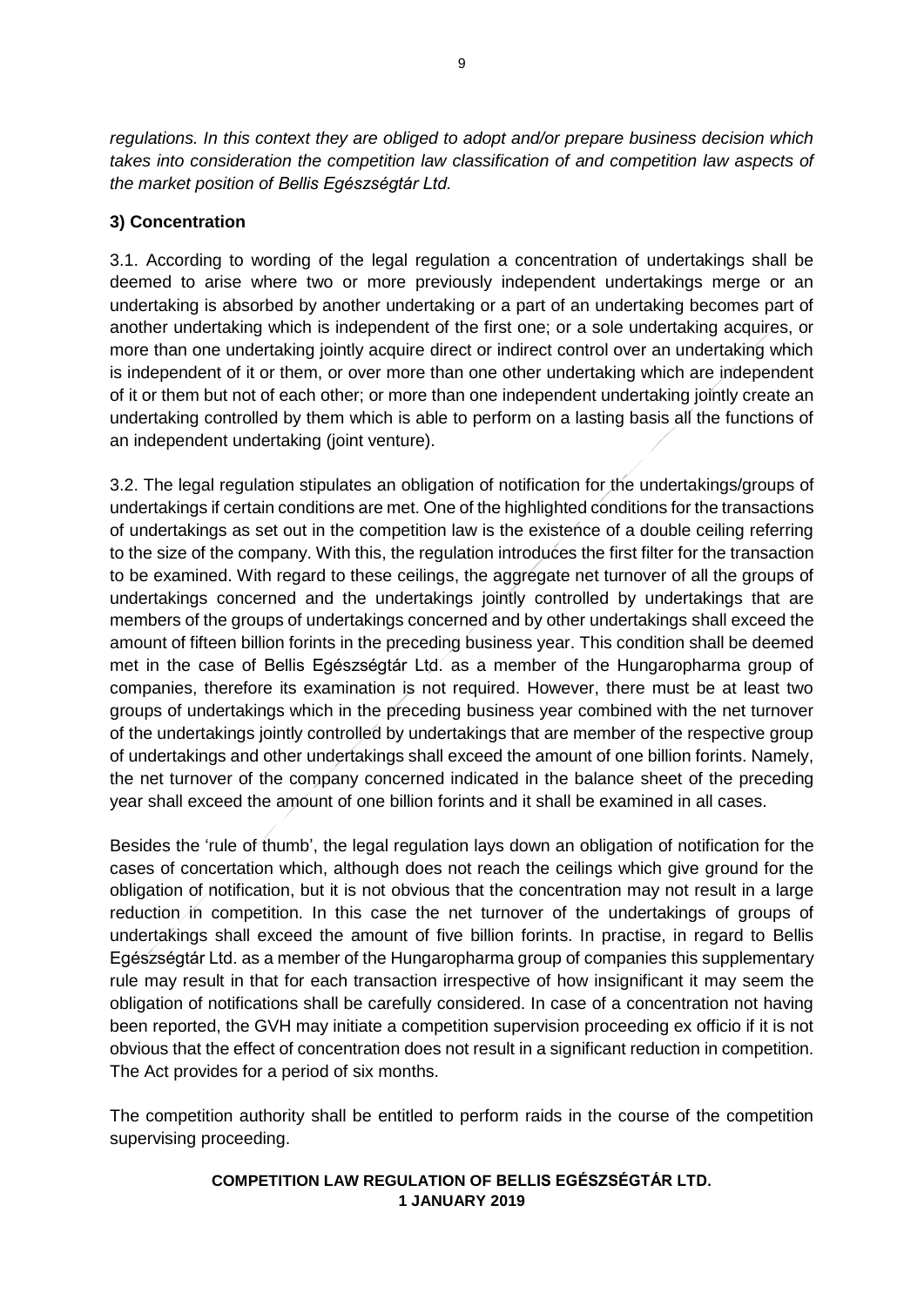How to avoid violating the legal regulations, when to apply for an authorisation.

1. Given that it is mandatory to apply for the authorisation of the GVH for such transaction in certain cases, there is a threat of the legal consequences for failure to comply with this obligation. The failure to apply may entail the invalidity of the transaction. In all cases when purchasing an undertaking or a part of undertaking comes up or the formation of a joint venture with an undertaking outside the group of undertakings is involved in planning, the possibility of that the prior decision of the GVH is required for the transaction shall come to mind since, in the lack thereof the transaction cannot be performed.

*The managers, employees, agents and contributors of Bellis Egészségtár Ltd. must have in mind that they shall initiate a notification procedure toward GVH. For this purpose, at any time when the possibility of it arises all those concerned shall immediately conciliate in accordance with the internal rules.* 

# **4) Notifications**

For the purpose of achieving its business goals, Bellis Egészségtár Ltd. provides information for different target groups, in different forms. In addition to the special rules on distribution of pharmaceuticals, there are general provisions related to competition law which shall be kept in mind and be complied with by all market participants.

- 1. With regard to trading parties the fundamental rule says that 'It shall be prohibited to deceive trading parties in economic competition.' This prohibition may manifest in different ways. According to the legal regulation, the content of information relating to the sale, provision or promotion of goods by an undertaking, or by any person acting in the name or on behalf of an undertaking may qualify as deception of trading parties. Any communication of information may qualify so irrespective of the manner or means of its publication. Thus the business practice, which in respect of material information, contains incorrect facts or presents facts in a manner which in the light of all the circumstances of their presentation is deceptive or is likely to deceive the trading parties to whom it is addressed or to whom it reaches.
- 2. Also with regard to trading parties, it shall be prohibited to employ a business practice that unduly restricts the trading party's freedom of choice, in particular the creation of circumstances which make the realistic appraisal of the good or offer, or its objective comparison with another good or offer difficult, if this affects or is likely affect the economic behaviour of trading parties or potential trading parties.
- 3. Comparative advertising shall be permitted only if it exclusively compares goods intended for the same purpose or meeting the same needs; it compares relevant, determinant, representative and verifiable features of the goods, and it must be objective, including in respect of price where that is also an element of the comparison;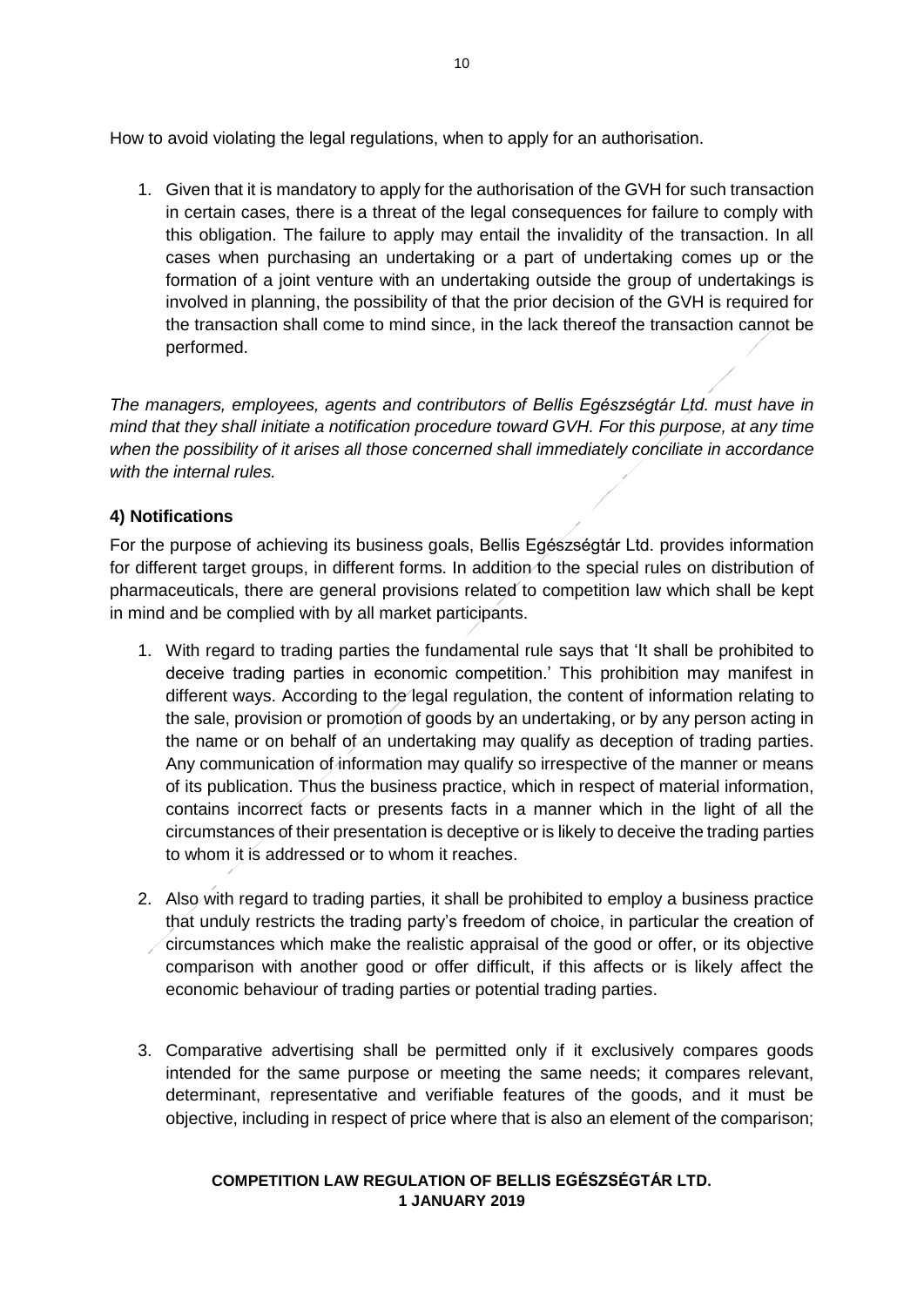for products with designation of origin, it relates exclusively to products with the same designation.

- 4. Particular attention must be paid when providing information to consumers. Consumer shall mean 'any natural person who is acting for the purposes beyond his/her selfemployment activity.' The competition authority has the power to proceed in such cases by virtue of law. The relevant rules are laid down in Act XLVII of 2008 on the Prohibition of Unfair Commercial Practices against Consumers.
- 5. For ensuring compliance with the rules, the competent employees of *Bellis* Egészségtár Ltd. shall on a regular basis monitor the advertisement publication published under the responsibility of Bellis Egészségtár Ltd.

*The managers, employees, agents and contributors of Bellis Egészségtár Ltd. are obliged to familiarise and comply with the rules above and to refrain from behaviours and acts which infringe these competition law rules and the pertaining internal regulations.* 

# **VI. POSSIBLE CONSEQUENCES OF THE INFRINGEMENT OF COMPETITION LAW.**

- 1. Given that the competition authority publishes the fact that a competition supervision proceeding has been launched and its decision and that includes the former in its analysis and publications, the trading parties, competitors and 'stakeholders' learn about the infringement and of the possibility that the infringement is going to be established. The competition supervision proceeding or decision may raise questions in the 'stakeholders' (e.g. owners) of Bellis Egészségtár Ltd. which may result in the crisis of confidence. This may cause significant disruption in the operation of the company.
- 2. Agreements that are in breach of competition law are null and void, and they cannot be enforced. It may be established even subsequently which may affect the opinion of third parties on business credibility. Not to mention the trading loss that could occur in such cases.
- 3. In addition to the establishment of the infringement, the competition authority can prohibit the undertaking from the infringing conduct.
- 4. The competition authority, following the commencement of the investigation may order Bellis Egészségtár Ltd. in an interim measure to suspend a market activity or the implementation of an agreement until the investigation is closed.
- 5. As a result of the competition supervision proceeding, Bellis Egészségtár Ltd. may be ordered to discontinue its competition restricting activity and/or to amend the provisions of its effective contracts.
- 6. Third parties who believe that they suffered damage as a result of an unlawful agreement or conduct may file a suit for damages against Bellis Egészségtár Ltd. The detailed rules on the material and procedural rules of claims for damages are laid down